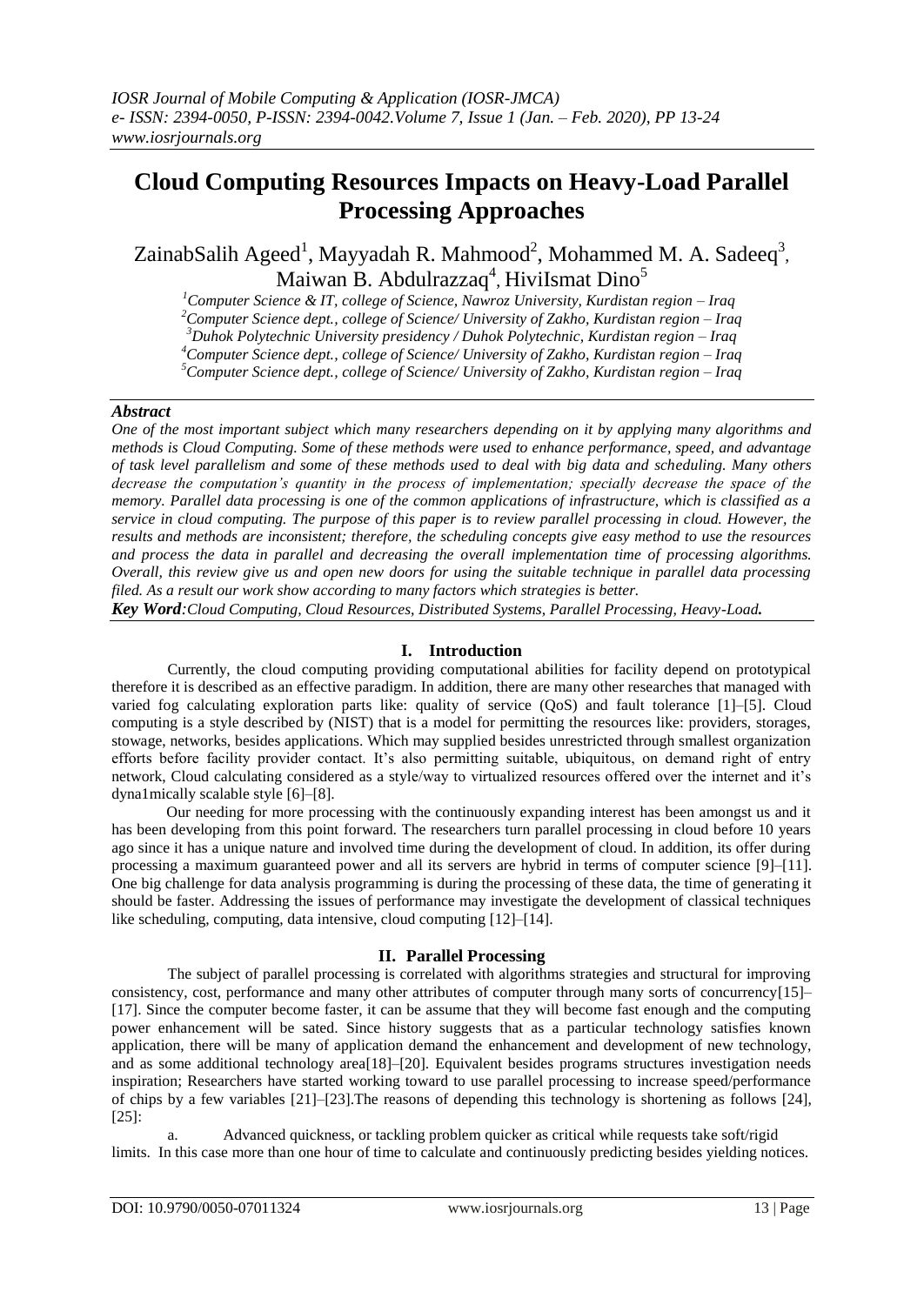b. Greater quantity/taking care of difficulties more cases. Once it a significant frequent comparable assignments necessity to presented.

c. Control of higher computational, taking care of bigger difficulties besides capability of usage precise comprehensive, and along these lines extra truthful, prototypes before reproduction keeps running for longer periods of time like five days as opposed to daily predicting.

# **III. Cloud Computing**

It can be defined as converting data besides procedures, where computation is done also how it is done, it is a transforming information technology and investigated in many fields. It is also gradually changed the working environment of IT professional and cracks various troubles for conservative calculation containing treatment highest works, fixing bring up-to-date of software besides by means of extra calculating series. In addition, cloud computing created new challenges like security, data ownership and trans-cods data storage [26]–[28].

The concept of "network as computer" proposed by Sun Computer in 1983, and this was the door for the intelligent/expansion track. The new era trendy computer development was by the executive chief of Google *Eric Schmidt* when he put forward the concept "cloud computing" and that was in 2006. After that by one year, Google and IBM work together with universities in USA and initiated to develop the services of could hardware and software technology on campus [29]–[33].

With cloud computing there is one fundamental principle provided which is no need to be anxiety about in what way the service you are purchasing is offered. With the services of web forget difficult for given that reliable calculating another person and you essentially focus on whatever your task is[34], [35]. We are depended toward consuming whole regulator for PC organizations besides comprehensive accountability, also cloud calculating variations. Deriving dual fundamental ideas, private besides public (i.e. cloud counterparts Intranets besides Internet, Online electronic message plus permitted facilities similar those Google gives which considered utmost acquainted cases of global one)[36]–[38]. Cloud contains of three fundamental segments (components), which are Client computers, Distributed Servers and Datacenters. Figure1. shows the components of cloud[39].





# **IV. Cloud Service Models**

There are three main services model in cloud depending on NIST definition, programming, PaaS, besides Organization[40]. The following 3 initial cloud service prototypes. However, one thing to memorize is that as we are dealing with service providers, almost everything is negotiable. Existing services are changed and new services are added to meet customer needs (SaaS, PaaS and IaaS)[41]–[45].

#### **V. Literature Review**

In 2017, Chen et al. [46], described an application contains more than one task with precedence constraints. The application was described using directed (DAG) and implemented on heterogeneous cloud computing frameworks. The requirements of services for cloud suppliers are one of the most important characteristics which is: reducing the length of the schedule during achieving the constraints of the budget of an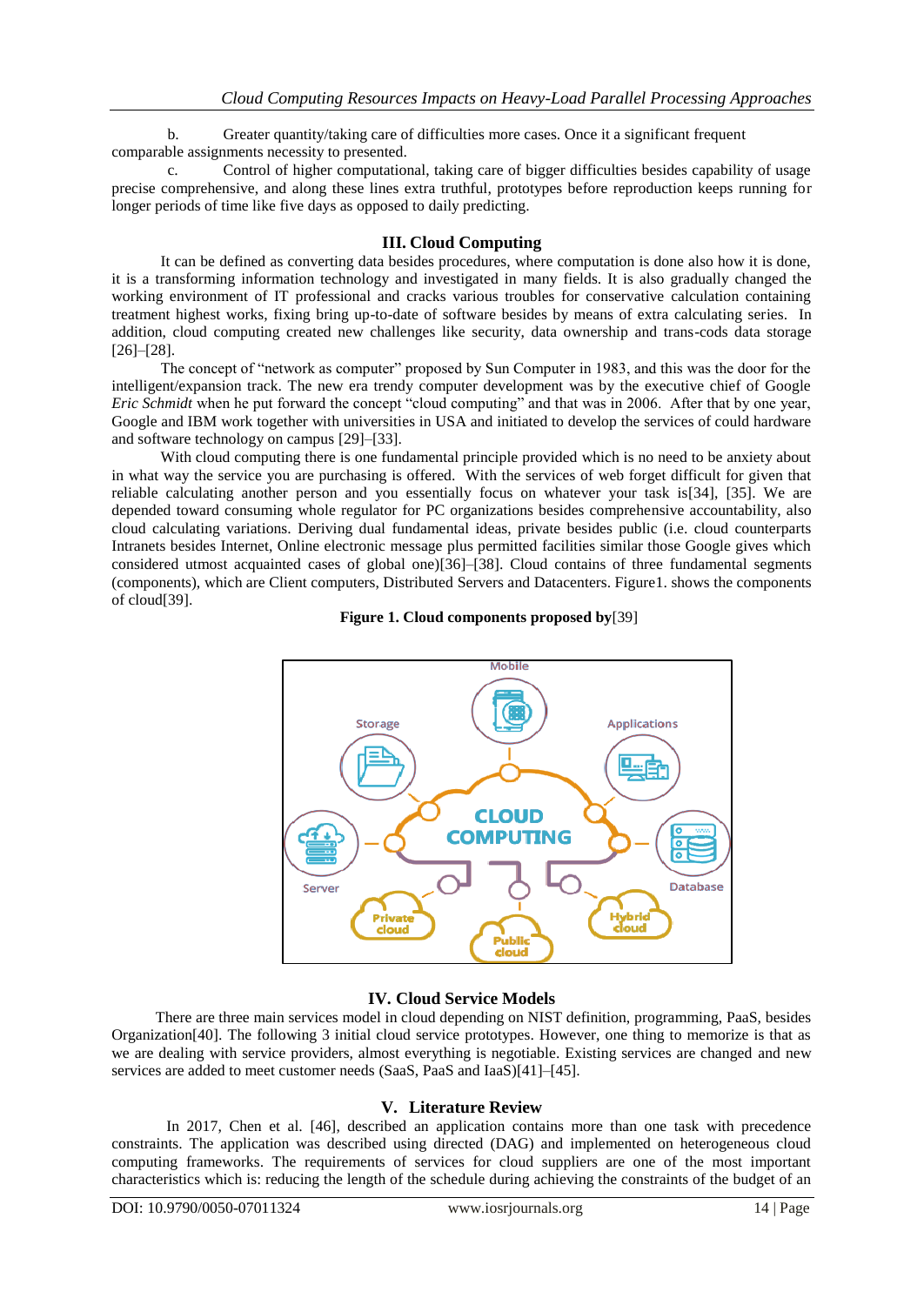application. This study discover the undertaking of the re assignment with reducing the length of schedule and minimize the cost. The selected algorithm was MSLBL for spending plan parallel application. The study described in two phase, at the first the correctness was confirmed using proof and experiments by proposing an algorithm simply satisfy the limitation of the spending. Second, the complexity task scheduling with low time and proficient was implemented by proposing MSLBL algorithm to minimize the length of the schedule. The final result after applying the above steps approve that the proposed algorithm fulfilling the budget constraints with reducing as possible the length of the schedule on many real parallel applications.

In 2018, Li. [47], presented a method for planning besides analyzing empirical routine procedures which utilize equivalent rapidity technique. Two procedures produced in this study, post power and pre power determination for both time and vitality compelled arrangement numerous various logical processors for superiority constraints simultaneous jobs through unceasing rapidity stages. Therefore, embedding the ES strategy into algorithms was the fundamentals technique; this strategy makes the analysis and the performance of the algorithms good. Where 1- the algorithms developed appropriate for assortment surroundings containing: grid, cluster, many cores CPUs utilized. 2- Algorithm has rigorous recital guarantee and practical implication where the comparison of the performance had been with the optimal algorithms.

In 2017, Vijayakumar and Arun[48], assessed the applications online for vulnerabilities at regular intervals. The vulnerabilities checking tools will be triggered by Webhook if there is any changed made in the code included the software development lifecycle. This tools based on Hashing algorithm in the updated application. So, vulnerabilities' checking as incessant incorporation portion besides incessant positioning procedure are the main aims of this system that are deployed in the cloud plus scanning the application constantly.

In 2017,Nandra et al. [49], worked for processing big earth observation EO data task, compute intensive by providing a solution for scalable case and high performance. They focusing on offering the user algorithm up to date; also study expects to improve the general time of executing the processing algorithms. Their plan done by proposing a methodology with distributed execution environment to demonstrate of combining modular description; also facilitate the processing of EO data volumes. The description of the algorithm employee the representation of the workflow and offer a simple and easy way from of the user with no programming knowledge with a particular arrangement, easy of utilize and understand. This model enable the framework over its computing nodes to evenly distributed and significantly encourage the idea of parallelizable tasks. Capabilities and abilities was demonstrated by this study to take the advantages of the inherit task-level parallelism; also, reduce the time of execution.

In 2018, Cao et al. [50], depending on the MapReduce algorithm was the viewpoint of this study by focusing on exploring the processing of data of high speed railway fault signal diagnosis; also, improving the data flow of strategy of partitioning. For classifying and modeling data, they use Bias classification algorithm. The parallelization's process of MapReduce, implemented by the matrix of the data partition (Tk) had been saved in segmentation line. In every node of cluster, the load of computing was been distributed. In addition, calculating the consumption of partitioned matrix and time of mobile data matrix. Final stage showed that, the consumption of space of memory was reduced and the speed of counting in the railway signal system was been improved. Plus that, the proposed algorithm reduces the computations amount of execution processing.

In 2019, Haussmann et al. [51], they found that Implementing parallel environments by the user which give the ability to optimize the costs of monetary of parallel computation if used cloud computing as platform. They investigated how the total costs of computations can be impact by the scalability characteristics of parallel application. Also, their study provided how optimizing the cost of monetary of individual parallel cloud computations by providing an approach for facilitating data scale automatically. In addition, by focusing on the irregularly problems and setting precise group for expandability be influenced by contribution information. For minimizing the computation costs a dynamic optimization methods are required. They presented a charge prototypical reflects cost of simultaneous organization working plus cost after delay result. All of this just to measuring the total cost of monetary of individual parallel computations. As a result for this approach, they gives details into the performance characteristics and they discussed the total cost depends on cost model for no. of processors which was minimal.

In 2018, Silva et al.[52], deriving an application in HPC shelf by introducing framework SAFe. It's give the role to SWfMS clarify which applications can monitor besides organize the huge gage equivalent calculating during execution. Where SWfMS is the Scientific Workflow Management System. Deeper evaluation is possible by implementing HPC shelf application on top of SAFe and SAFeSWL workflows. The orchestration code of workflow is generated by the provider of application by using subset of SAFeSWL. Controlling the use of resources can explicitly done by controlling the deployment time and releasing of components, and normally applying a mechanism for study with nonfunctional concerns. To proof the concept validation of SAFe and SAFeSWL in this study was been applied by using two frameworks: MapReduce and Montage. The study includes too the orchestration and architecture of three workflows: Pleiades, M101 and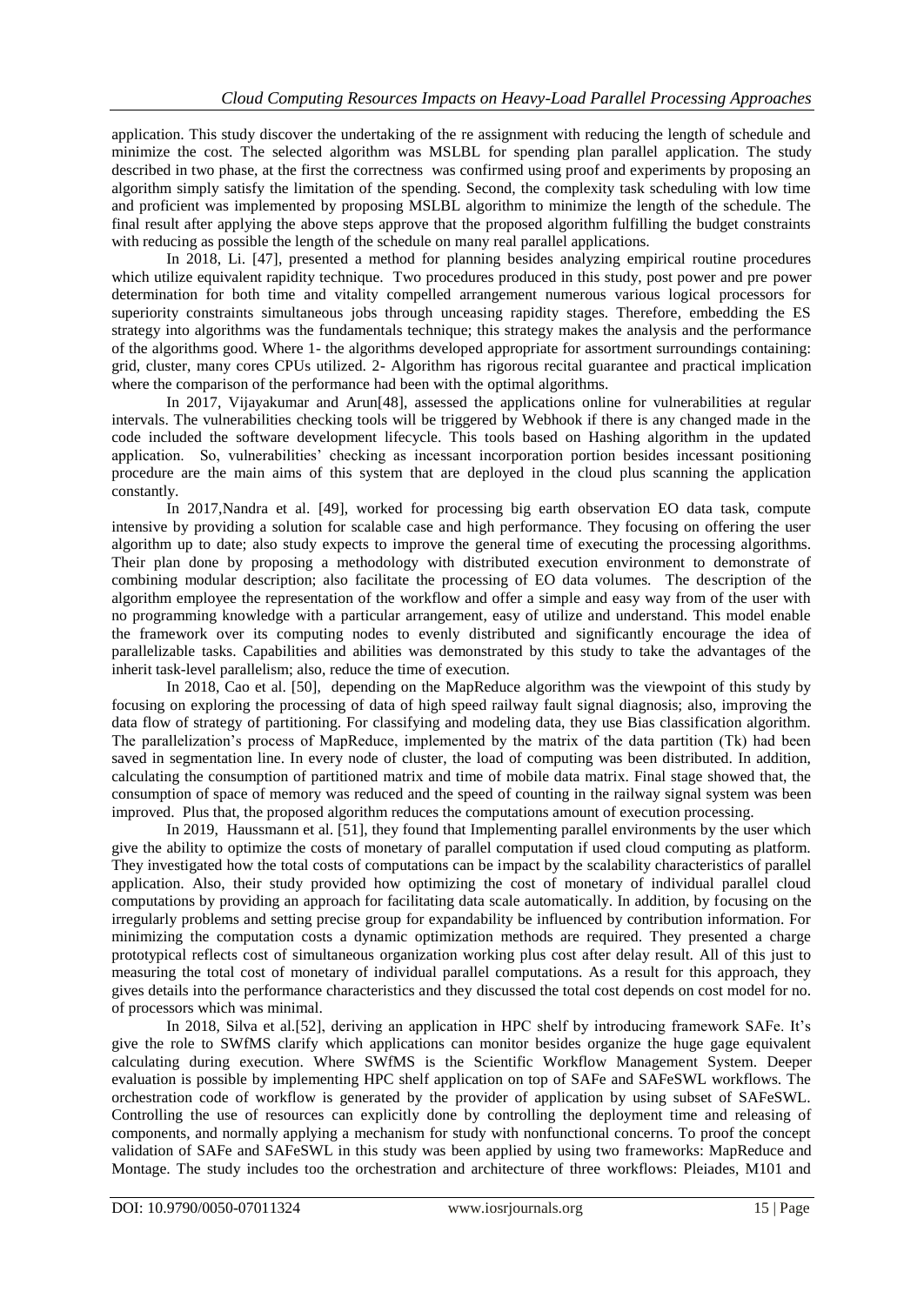Word Counter. The main point applied in this study was: implementing the HPC shelf applications on top of SAFe and as mentioned above, possibility of deeper evaluation of SAFeSWL and SAFe.

In 2018, Ramantha and Latha[53], proposed a method to obtain and get the accurate prediction of job completions time which was the strategy of scalability of scale out methods. The performance level of MapReduce benchmark was shown through their results in the private cloud. The execution time of five common MapReduce benchmark applications was predicating and evaluating by the regression based performance model. The process was over their private cloud environment and got an accuracy result through well supply consumption that represents ninety nine percentage. The correctness of using the regression based performance model shown by running MapReduce jobs using strategy of scale out in private cloud.

In 2018, Kannadasan et al. [54], analyzed techniques and software of cloud system by comparing between them according to processing, nature of use friendliness and capacity of handling data. They used different implementation on large scale data analysis like HEP, Cloudburst, and Cap3. Their study found that CGL MapReduce and Hadoop when used with large data sc ale are better than dryad because of the mechanism storing of dryad. They also found that Hadoop is easy to using it n comparison and more user friendliness. Allowing faster transfer and better handling of data computation times and analyzing purpose can be improved with more advancement done is the mechanism of online storage.

In 2018, Zheng et al.[55], suggested a mechanism with parallel optimization which was multi ant colony parameter. The mechanism of correcting the parameter improves the stability and convergence of the ACO algorithm.

In 2019, Rashid et al. [56], proposed a system which remotely can solve the complicated problems by using mobiles or PCs as a client side. The proposed system contains unlimited no. of servers which can participate in an easy way within the process of solving the problem, the problem which the study can be depended on it with extended complexity requirement. The proposed system covered two republics on diverse spaces deprived of at complexity since planned depending on fundamentals of shared system. It can be extended to cover unlimited no. of countries. Accomplishment capability through large dispensation can be provided by addressing the real system and by focusing on steps of design's mechanism. Also, by the cloud domain, the ability of utilizing processing's power depending on distributed system's principles.

In 2019, Chen et al.[57], proposed an algorithm applied on Apache platform aimed at great data gage interval sequence via PPTSP. Corresponding optimization methods are considered because of many issued appeared such as data communicating waiting for synchronization and balancing the workload. As a result, the proposed algorithm if it's compared with the other algorithms achieved significant advantages depending on accuracy and performance of prediction. Keeping high scalability and enhancing the performance with low costs can effectively improve by using PPTSP algorithm.

In 2020, Tchendjiet al.[58], described new efficient parallel algorithm on CGM to solve the problem of none parallel solutions. They proposed an consecutive explanation of active software design method which needs O(nmr) running period. Avoiding redundancy because the overlap they proposed Multi DAG, in this step the evaluation of difficulties precise sequence will be determines. Then, they proposed two algorithms based on the DAG above which was CGM parallel algorithms. Now, the first algorithm requires O(nmr) implementation period through O(p) communiqué sequences. Because of dependencies in the DAG between the nodes, there is a problem found which the high of idle processors is so overtime with numerous shiftless CPUs. In other side, the reducing the idleness time by making the processor active as possible by using irregular partition of DAG. This requires O(nmrp) with O(kp) is communication round and O(nmrp) execution time. Hence, decreasing inactivity period and reduce time of communiqué. The result performed well covenant through hypothetical forecasts and reduces time execution foe second algorithm.

#### **VI. Discussion**

The summary of all previous literature review is presented in Table 1. As we noticed, there are many methods and algorithms used to provide and got the perfect results in a short time with reducing the execution time depending on which technique has been used. The comparison is done in terms of improving performance, speed, and advantage of task-level parallelism. Some of these methods used to deal with big data and scheduling.Chen et al. [46], proposed an active way to reducing the length of the schedule by using the level budget of MSLBL to choose the processor. There are two problems appeared here, the first one is pleasing the constraints of the budgets and the second problem is reducing the length of the schedule. Solving the first problem through moving constraints of financial plan for presentation to each application-task, while solving the second problem by depending on task's scheduling with low complexity in time in a heuristic manners for each task. The algorithm which [46]proposed may get shorter lengths of the schedule and at the same time pleasing the budget application's constraint than existing methods in different cases. So, the length of the schedule of their algorithm has is shorter than HBCS of financial plan limited equivalent submissions, which result point to that the MSLBL is more active in many.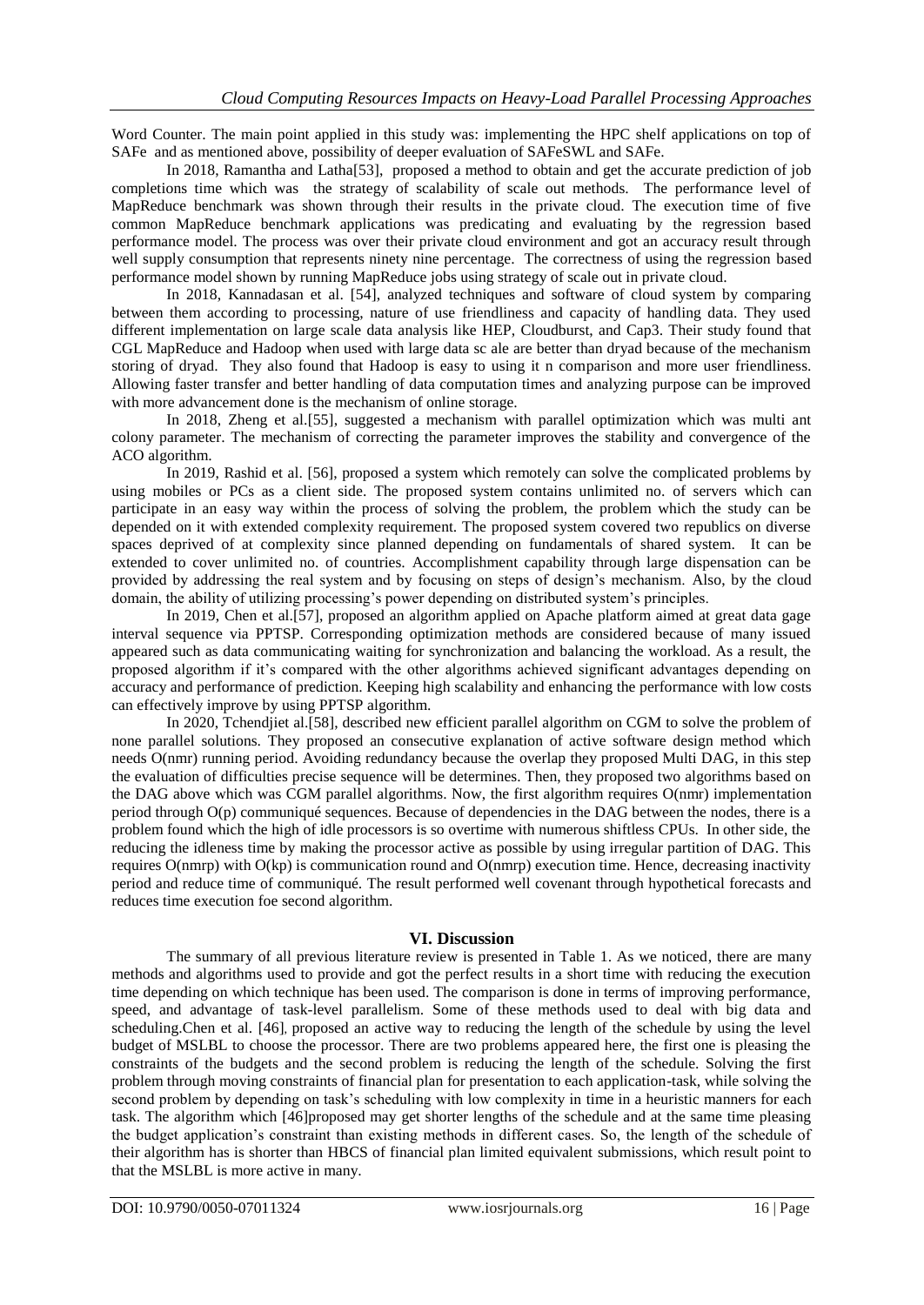Li. [47], investigated in the environment of cloud computing the issue of time and energy constrained scheduling on multiple many core processors. The following algorithms are designed with discrete or continuous level's speed: algorithms of pre-power resolve besides post-power resolve. Representation these algorithms is rated in an analytical way and experimental way. In addition, The task model and processor model are described too. While Vijayakumar and Arun[48], system was for checking if the vulnerability of the application was been added into the SDLC after each change or upgrade. The result of this step saved as XML document and this is make it easy to read and easy to be understand. The data of the xml document analysis which can be adopted or chosen for JSON for the future. Many tools can be used here such as Tensor Flow to apply scalability at the cloud interface to execute the load of processing. The overall performance improved whenever the entire problem from n gram approach with distributed algorithm of MapReduce. There are automation's importance in CI/CD pipeline, therefore the security and compliance deployed in to cloud. An enhancement ca be applied to this framework by adopting model like PUB/SUB or by implementing solution which make it more scalable. Nandra et al. [49], take the advantage of the level of the task parallelism by demonstrating the BigEarth platforms and this will lead to inheriting ability within a processing flow. The strength of the system puts in executing repetitive, independent and tasks of patching process. Something should be mentioned here which is batch processing tasks in the end characteristics to the stage of executing the huge globe reflection information groups. Cao et al. [50], used to classify and model the data "Bias Classification Algorithm" and the strategy of partitioning of data flow was improved. The project has a set running time test of Comparison between: A SON and SON algorithms in A workstation. The computation workload of single node can be reduces be the algorithm but sometimes the workload reduction is not clear because the data set are small. The execution time for this algorithm comparing to other algorithms is better especially for the huge data set, also it takes low space in the memory comparing to SON algorithm.

Haussmann et al. [51], study the determination of costs of monetary calculations that implemented in the parallel environment of cloud. Also, featuring pay per use billing. By consideration the problem which have high scalable is more productive than the problem with poor scalable in utilize additional processors. They are focusing in two things: high scaling which is meaning the size of problem still constant instead of increasing the no. of processors, and they focusing too on the input data which the highly scaling depends on it. The computation of the parallel can be in the following of calculation's phases: scaling/stable phase. Java based prototype was used to put their work into practice during implementation and architecture. Silva et al. [52]for enhancing improving capability, they accomplished the objective of HCP shelf of technologies meeting with its requirements related to parallel processing of large scale heterogeneous behind the software engineering of components, workflow management systems and cloud computing. Its prominent characteristics are 1 software's opinion uniform, hardware, many other types, 2- contextual contracts system with integration of HPC Shelf. 3- Controlling of explicitly of the time of deployment with all possibilities plus instantiation and components releasing and allowing the fine control of resource's using. 3- Studying non-functional concerns with extensible mechanisms. Ramantha and Latha[53], the researchers in this approach focusing on: the model of performance for foretelling the completion time of job, and the execution time evaluations of Hadoop MapReduce jobs in private cloud environment. They foretelling the time of execution by using regression based performance and they got accuracy after applying this model. They test the model n Hadoop cluster in OpenStack cloud environment, explored the accuracy performance and the utilization of effective resources of an approach and the model which was used in ARIA project was SLO. The model tested in cluster which was Hadoop in OpenStack cloud environment. The cloud workload prediction have used a module for SaaS applications which was ARIMA module. The intensive enterprise jobs of storage was decided by the network latency and the storage of the disk. The Hadoop Tera-Gen program creates the input data, and it's also by default generate a billion lines and the length of each line equal to a hundred bytes. The result of this study was helping the users of the private cloud to deploying before in their Hadoop MapReduce application. Kannadasan et al. [54], compared and analyzed cloud computing technologies: Hadoop, Dryad and CGL MapReduce. Then they adjusted the procedure for it by using three ways for map reducing: at the first, they take the data collected seeds. After that, they calculate alignment for each seed and used it aimed at calculation through different t. After the above step, they got the pit-aligned with finest conceivable and to be upsurge running-time spent in reduction phase by the algorithm which is greatly reduced. Then, they start calculating the alignment for any new seed with all the others seeds which will give better alignment. Finally the data sent to the reducer to be analyzed and it is cleared now that Dryad is slower than Hadoop.

Zheng et al. [55], the parameters of ant colony is a perfect way to enhance the ACO algorithm's performance. The researchers proposed easy strategy of equivalent finest of multi ant colony. According to the scale of the problem, the solution of the average stagnation optimal all the time basic pointer for the evaluation of ACO algorithm. Its run under each TSP instance 50 times, after that the solution is selected and got by its lag and average it. The proposed algorithm increases the opportunities of ant colony to getting more active parameter setting, and enhance the algorithm performance. Rashid et al. [56],established the important of the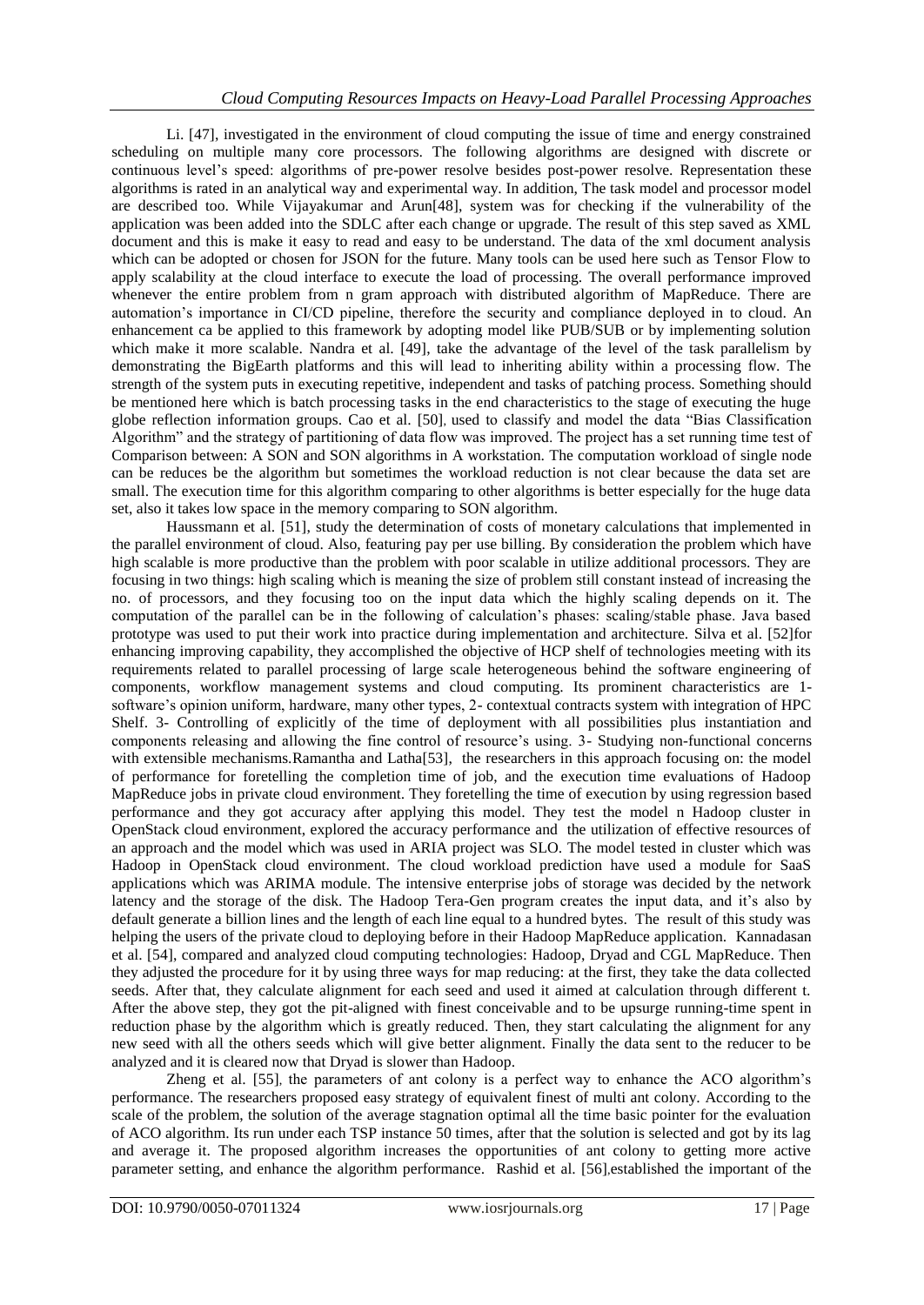study with new contribution could be made by identifying a place for it. The different methods were been evaluating by the bulk section which is used toward recognize suitable method aimed at inspecting study questions. They clarify solution by getting the benefits from the diagram modeling of unified language that displays the diverse facts for suggested structure vision. The plan of the system show the amount for creating product of work, also specified cost of the system. Chen et al. [57], implemented a PPTSP algorithm in cloud computing of apache spark for large scale times series, to effectively handle the massive historical data set. Therefore, to reducing the scale of data a TSDCA algorithm is presented and extracting the characteristics. Depending on this, the researchers proposed a (MTSPPR) using FSA method. In addition, a (PTSP) algorithm is proposed. The DStream and RDDs are used for calculating and saving these the datasets, where DStream is the distributed streams and RDDs is the resilient distributed datasets.

| Ref. / Year                             | The Problem<br>Statement                                                                                                                                                                                                              | Methodology                                                                                                                                                                                                                                                         | Strategy/                                                                                                                                                            | Machine                                                                                                                                                                                                                                                                                                                                                                                                                                  |                                                                                                                                                                                       | Significant                                                                                                                                                                                                                                                                                                           |
|-----------------------------------------|---------------------------------------------------------------------------------------------------------------------------------------------------------------------------------------------------------------------------------------|---------------------------------------------------------------------------------------------------------------------------------------------------------------------------------------------------------------------------------------------------------------------|----------------------------------------------------------------------------------------------------------------------------------------------------------------------|------------------------------------------------------------------------------------------------------------------------------------------------------------------------------------------------------------------------------------------------------------------------------------------------------------------------------------------------------------------------------------------------------------------------------------------|---------------------------------------------------------------------------------------------------------------------------------------------------------------------------------------|-----------------------------------------------------------------------------------------------------------------------------------------------------------------------------------------------------------------------------------------------------------------------------------------------------------------------|
|                                         |                                                                                                                                                                                                                                       |                                                                                                                                                                                                                                                                     | Algorithm                                                                                                                                                            | properties                                                                                                                                                                                                                                                                                                                                                                                                                               | Tools                                                                                                                                                                                 | Results                                                                                                                                                                                                                                                                                                               |
| Chen et al.<br>$[46]$ , 2017            | Propose an<br>efficient<br>algorithm to<br>fulfilling the<br>budget restraint<br>and reducing the<br>schedule size of<br>an application                                                                                               | DAG directed<br>acyclic graph With<br>combination of<br>Gaussian and Fast<br>Fourier transform<br>elimination<br>applications with<br>budget deadline                                                                                                               | (MSLBL)<br>algorithm                                                                                                                                                 | The simulation of the<br>experiments are<br>conducted on a PC<br>platform Intel Core i5<br>2.60 GHz CPU and 4<br>GB memory. The<br>simulation system<br>contains 128<br>processors which was<br>a heterogeneous<br>system of cloud<br>computing with<br>different computing<br>abilities and unit<br>prices, where the types<br>and the prices of<br>processors are based<br>on the Amazon Elastic<br>Compute Cloud (EC2)<br>environment | Execute a emulator<br>in Java language                                                                                                                                                | To minimize the<br>length of the schedule<br>MSLBL algorithm<br>implements efficient<br>and low time<br>complexity task<br>scheduling                                                                                                                                                                                 |
| Li. [47],<br>2018                       | optimization<br>problems-<br>The difficulties<br>of scheduling<br>energy and time<br>constrained of<br>precedence<br>constrained<br>parallel jobs in a<br>cloud computing<br>environment<br>with multiple<br>many-core<br>processors. | (ES) Equal Speed<br>model with the<br>processor model                                                                                                                                                                                                               | Plan andstudy<br>theperformanceo<br>heuristicalgorith<br>msthat<br>utilizethecorresp<br>onding<br>speedmethod                                                        | Not declared.                                                                                                                                                                                                                                                                                                                                                                                                                            | $C++$ programming<br>language and<br>runningin a Linux<br>environment,<br>algorithms had been<br>compared with<br>optimal algorithms<br>//embed the ES<br>strategy into<br>algorithms | Algorithms<br>developedapplicable<br>to a varietyof<br>environments, includi<br>ng<br>parallel, distributed<br>and cloudcomputing<br>wheremany-core<br>processorsare<br>used.It's<br>haveGuarantee in<br>performance<br>andpractical<br>implication                                                                   |
| Vijayakumar<br>and<br>Arun[48],<br>2017 | -vulnerable state<br>after updating -<br>The evaluation<br>of vulnerability<br>travelled into the<br>cloud if the code<br>has been<br>changed or the<br>application<br>updated by the<br>client.                                      | Checking if the<br>structure of the<br>code has been<br>changed or the<br>code itself has an<br>alteration or any<br>upgrading is<br>given for the<br>application that is<br>already traveled<br>to the cloud for<br>vulnerability after<br>every update is<br>made | Secure Socket<br>Layer (SSL)<br>approach<br>Hashing<br>algorithmLinear<br>kernelPolynomi<br>al kernelCosine<br>algorithmSigmo<br>id algorithm<br>Laplacian<br>kernel | Not declared.                                                                                                                                                                                                                                                                                                                                                                                                                            | WebhookRIPS,<br>Brakeman, FindBugs,<br>PMDLambda<br>functions through<br>web hooks and API<br>Gateway PHP and<br>Ruby on RailsHTML,<br><b>XML</b>                                     | - monitor the<br>applications that are<br>employed in the<br>cloud and will run a<br>vulnerability<br>Checking if the<br>structure of the code<br>has been changed or<br>the code itself. - The<br>entire processing<br>will performed at the<br>cloud by using tolls<br>like tensor flow for<br>scalability purpose. |

# **Table 1: Overview of Parallel Processing on Cloud Computing**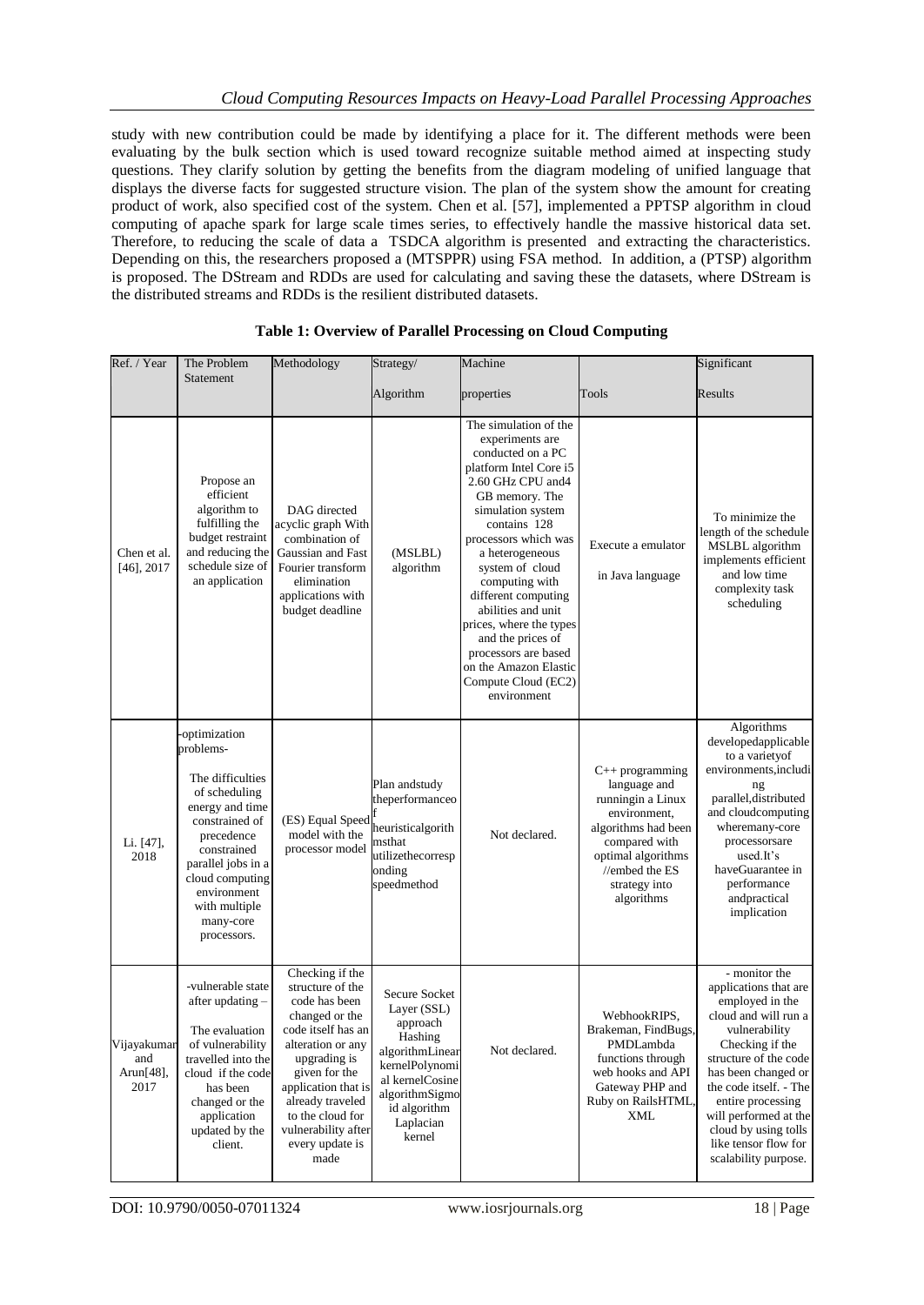| Nandra et al.<br>[49], 2017       | Enlarge of Data<br>availabilitygives<br>rise<br>tonewchances of<br>examiningand<br>gainingknowledg<br>efrom<br>publiclyavailable<br>datastores                                                                                                                                            | Proposed<br>todemonstrateof<br>joiningmodularpr<br>ocessingexplanati<br>on methodology<br>with<br>adistributedexecu<br>tionenvironment                                                                                                                                                                                                | EO-Earth<br>Observationdat<br>a tasks                                                                                                                                                                                                                                                                     | Using 1.31 GBOf<br>storage space.                                                                                                                                                                                                                                                                                                                                              | MSAVIand NDVI,<br>imagefiles(a near-<br>infrared andred<br>band), dimensions<br>40,980 x30,978<br>pixels, Big Earth<br>platform configured<br>in private cloud                                                                                                                                                                                                  | take advantage of the<br>inherent task-<br>levelparallelism<br>Capabilities and skills<br>of systemto improve<br>the time of task<br>execution<br>andscalable, high<br>performance solution<br>for the processing<br>and compute<br>intensive, big EO<br>data tasks                                                                                                                                                          |
|-----------------------------------|-------------------------------------------------------------------------------------------------------------------------------------------------------------------------------------------------------------------------------------------------------------------------------------------|---------------------------------------------------------------------------------------------------------------------------------------------------------------------------------------------------------------------------------------------------------------------------------------------------------------------------------------|-----------------------------------------------------------------------------------------------------------------------------------------------------------------------------------------------------------------------------------------------------------------------------------------------------------|--------------------------------------------------------------------------------------------------------------------------------------------------------------------------------------------------------------------------------------------------------------------------------------------------------------------------------------------------------------------------------|-----------------------------------------------------------------------------------------------------------------------------------------------------------------------------------------------------------------------------------------------------------------------------------------------------------------------------------------------------------------|------------------------------------------------------------------------------------------------------------------------------------------------------------------------------------------------------------------------------------------------------------------------------------------------------------------------------------------------------------------------------------------------------------------------------|
| Cao et al.<br>$[50]$ , 2018       | Data<br>flows are<br>categorized by<br>high speed,<br>continuity and<br>boundlessness.<br>If there are also<br>many dissimilar<br>elements or<br>condition for<br>processing many<br>data flows at once.<br>it is difficult to<br>store<br>All information<br>of data flows in<br>memory. | А<br>parallelprocessing<br>algorithm is<br>projected for fault<br>diagnosis of<br>railway<br>Signal systems                                                                                                                                                                                                                           | the Bias<br>classification<br>algorithm is used<br>to model and<br>categorize the<br>data<br>and<br>MapReduce<br>separating<br>strategy of data<br>flow                                                                                                                                                   | The hardware device<br>is: 6 PC machines of<br>win7 systems, Master<br>nodes use 16 GB<br>memory and Intel i7<br>processor, and Slave<br>nodes use 3.6 GHz<br>main frequency, 4 GB<br>memory and Intel i7<br>processor.                                                                                                                                                        | The data flow is<br>conducted with batch<br>processing Using:<br>MapReduce the<br>Hadoop 2.0.4 stable<br>version is adopted in<br>the test. The data test<br>take the Chengdu<br>Railway Bureau fault<br>database as the chief<br>data source, plus the<br>faults of existing<br>railway signal system<br>and high-speed<br>railways monitored by<br><b>CSM</b> | The test of dissimilar<br>data sets displaysthat<br>the algorithm<br>projected is superior<br>to the overall<br>algorithmin the<br>statistical<br>computation of the<br>frequent item sets of<br>big<br>dataflow.Mean:Migh<br>t reduce the quantity<br>of computation in the<br>execution process,<br>greatly decrease the<br>memory space<br>consumption, and<br>enhance the counting<br>speed in railway<br>signal system. |
| Haussmann<br>et al. [51],<br>2019 | Erratically<br>structured<br>troubles, where<br>the scalability<br>obviously<br>depends on the<br>input data and<br>quantifying the<br>financial costs of<br>calculations                                                                                                                 | Execute an<br>extensive<br>experimental<br>calculation by<br>using exemplary<br>problems of the<br>presented<br>concepts that<br>exhibit a high<br>degree of<br>erratically<br>quantifying the<br>financial costs of<br>computations,<br>executed in<br>cloud-based<br>parallel<br>environments<br>featuring pay-per-<br>use billing. | Fulfilled a Java<br>based prototype<br>of a distributed<br>task pool and<br>the optimization<br>method<br>Employing two<br>OpenStack IaaS<br>elements for the<br>implementation<br>$:$ The<br>monitoring<br>service (called<br>Ceilometer) and<br>the compute<br>service (called<br>Nova).<br>Ceilometer. | The underlying<br>hardware consists of<br>identically<br>configured servers,<br>each equipped with<br>two Intel Xeon E5-<br>2650v2 CPUs and all<br>CPUs have eight<br>cores operating at 2.6<br>GHz. 128 GB as<br>main memory. The<br>coordinator is<br>executed on a VM<br>with 2 vCPUs and 4<br>GB main memory<br>with 1 vCPU and 2<br>GB main memory for<br>hosting workers | by several network<br>the servers are linked<br>by separating<br>management, storage,<br>and tenant VM<br>communicationUtilizi<br>ng identical virtual<br>machines.By a self-<br>service virtual<br>network all the VMs<br>are linked                                                                                                                           | The approach lets<br>cost driven<br>auto-scaling for<br>parallel cloud<br>calculations that are<br>considered by an<br>unidentified<br>scalability<br>performance                                                                                                                                                                                                                                                            |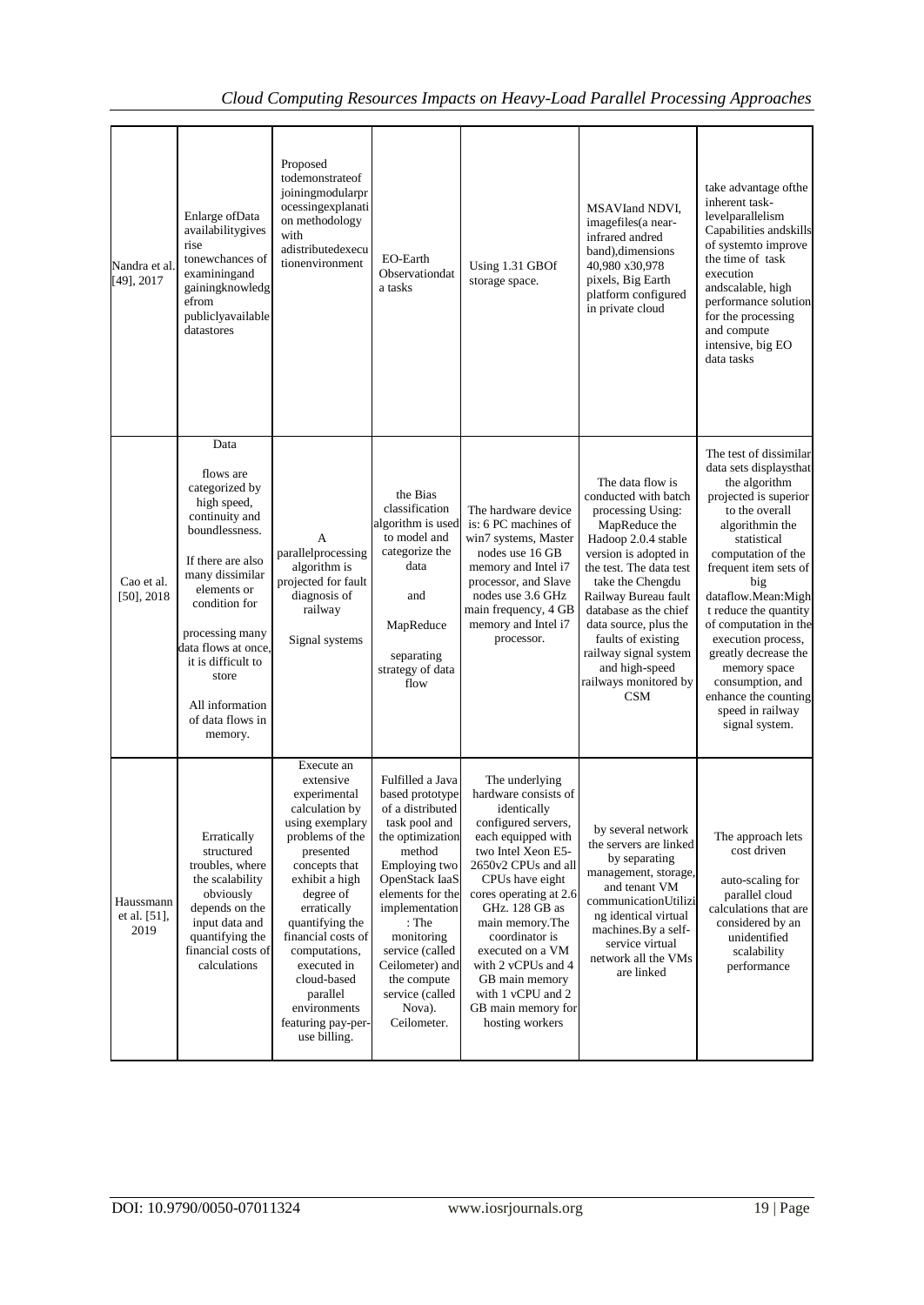# *Cloud Computing Resources Impacts on Heavy-Load Parallel Processing Approaches*

| Silva et al.<br>$[52]$ , 2018             | Addressing the<br>challenge of<br>dealing with<br>heterogeneous<br>software and<br>hardware<br>resources in a<br>large-scale HPC<br>infrastructure<br>comprising many<br>parallel<br>computing<br>platforms | Handling<br>workflows parallel<br>computing systems<br>as a component<br>kind, making<br>probable to reuse<br>workflows across<br>applications,<br>instead of<br>producing them<br>dynamically. | Using the<br>architectural<br>subset of<br>SAFeSWLMonta<br>ge and Map<br>Reduce<br>frameworksMont<br>age which have<br>been used for<br>proof-of-concept<br>validation of<br>SAFe and<br><b>SAFeSWL</b> | Not declared.                                                                                          | XSD grammar that<br>represents the concrete<br>syntax of the<br>orchestration subset of<br>SAFeSWLITaskPort<br>interfaceXML-based<br>architectural file two<br>designs of HPC Shelf<br>applications are<br>presented for<br>demonstrating and<br>evaluating the ideas<br>behind SAFe:Montage<br>and MapReduce                                                                                                                                                                                 | Monitoring the time of<br>deployment,<br>instantiation and<br>releasing of<br>components, allowing<br>the fine control of the<br>use of resources; and a<br>naturally extensible<br>mechanism for dealing<br>with nonfunctional<br>concerns                      |
|-------------------------------------------|-------------------------------------------------------------------------------------------------------------------------------------------------------------------------------------------------------------|-------------------------------------------------------------------------------------------------------------------------------------------------------------------------------------------------|---------------------------------------------------------------------------------------------------------------------------------------------------------------------------------------------------------|--------------------------------------------------------------------------------------------------------|-----------------------------------------------------------------------------------------------------------------------------------------------------------------------------------------------------------------------------------------------------------------------------------------------------------------------------------------------------------------------------------------------------------------------------------------------------------------------------------------------|------------------------------------------------------------------------------------------------------------------------------------------------------------------------------------------------------------------------------------------------------------------|
| Ramantha<br>and<br>Latha $[53]$ ,<br>2018 | The processing<br>of large amounts<br>of data analysis                                                                                                                                                      | Performance model<br>for predicting job<br>completion time<br>and the Hadoop<br>MapReduce jobs<br>execution time<br>evaluations in the<br>private cloud<br>environment                          | Hadoop/<br>MapReduce<br>The cloud<br>workload<br>prediction has<br>been used<br>ARIMA Module<br>for SaaS / linear<br>regression<br>method<br>and Scale-Out<br>Strategy                                  | Memory proficiency<br>of the OpenStack<br>private cloud Hadoop<br>cluster and to sort 1<br>TB of data. | Discover<br>performanceaccuracy<br>and effective resource<br>utilization of an<br>alternative bounds-<br>based approach and<br>SLO based model used<br>in ARIA project.<br>Word Count<br>1.<br>Application is<br>used as a Hadoop<br>MapReduce job<br>processing of<br>input dataset.<br>2. RandomWriter<br>program used to create<br>the unsorted random<br>sequence of words<br>which generates 10-<br>100 GB size of<br>datasets.3. The<br>TeraSort application is<br>used to test the CPU | Predicting and<br>evaluating the based<br>performance<br>regression model<br>The accuracy results<br>of executing time of 5<br>common MapReduce<br>benchmark<br>applications over<br>private cloud<br>environment with well<br>resource utilization<br>show 99%. |
| Kannadasan<br>et al. [54],<br>2018        | Need to store big<br>quantity of data<br>and<br>computations<br>and need to store<br>huge<br>experimental<br>results of the<br>experiment and<br>assess the result                                          | Comparing and<br>analyzing cloud<br>computing<br>technologies<br>Hadoop, Dryad<br>and CGL<br>MapReduce                                                                                          | Cloud-Burst<br>algorithm                                                                                                                                                                                | Not declared.                                                                                          | - CAP3 as a DNA<br>based Sequence<br>assembly program-<br>apply a function that is<br>programmed in ROOT<br>script to all of the input<br>files-use a<br>homomorphic filter-<br><b>Message Passing</b><br>Interface -Root method                                                                                                                                                                                                                                                              | The execution time of<br>Hadoop in most<br>application oriented<br>work is quicker than<br>the other techniques<br>Hadoop offered more<br>user friendliness and is<br>easy to use in<br>comparison to other<br>techniques present                                |
| Zheng et al.<br>$[55]$ , 2018             | Lack of<br>performance of<br>traditional ACO<br>algorithm and<br>analyze parameter<br>sensitivity of<br><b>MMAS</b><br>algorithm                                                                            | Suggest an<br>algorithm on<br>dynamic<br>parameter<br>adaptation<br>strategy which is<br>multi-ant colony<br>parallel<br>optimization<br>built,                                                 | Ant-Colony<br>optimization<br>algorithm                                                                                                                                                                 | The computer<br>hardware used: Intel<br>Xeon E3-1230 v2 (8<br>Threads) and 8G ram.                     | Parallel mechanism<br>shared memory<br>parallel programming<br>OpenMP joined with<br>VS 2010 to achieve<br>multiple ant colony<br>parallel execution and<br>information exchange<br>The OS was Win7<br>64bit ultimate                                                                                                                                                                                                                                                                         | Increase the chances<br>of the ant colony<br>gaining a more<br>adaptive parameter<br>setting, and increase/<br>enhance the<br>performance of the<br>algorithm. The<br>performance of the<br>algorithm's real time<br>has been significantly<br>recovered.        |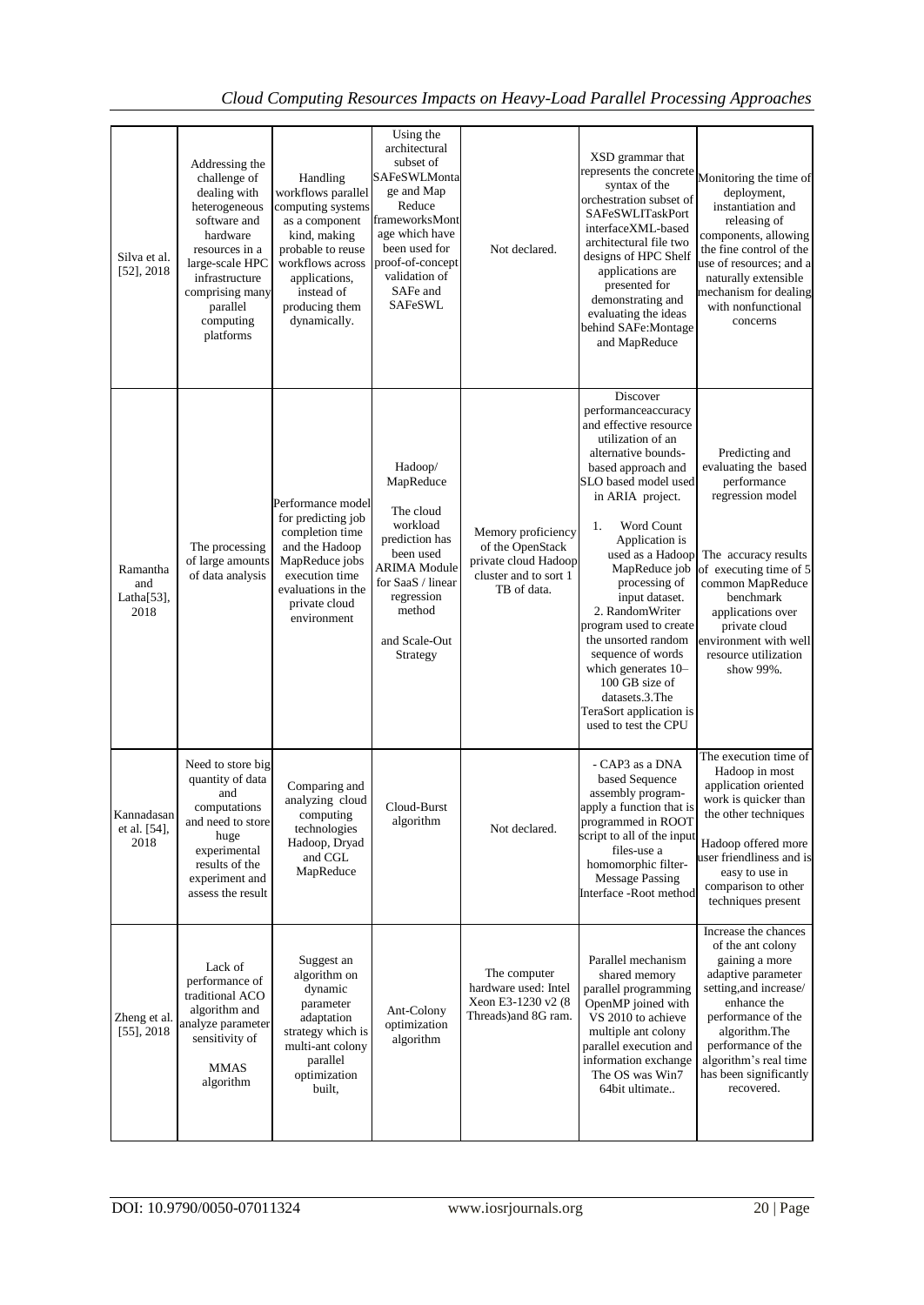| Rashid et al.<br>$[56]$ , 2019 | Access huge<br>computing power<br>remotely from<br>light processing<br>devices combine<br>and applying<br>distributed<br>parallel<br>processing via<br>distributed cloud<br>calculating that<br>can solve some<br>specific and huge<br>client problems<br>which needs<br>uncommon<br>processing power<br>and solving them<br>in a smallest time | The system is<br>totally automated,<br>it means the<br>servers can<br>register their<br>selves<br>mechanically on<br>a central server<br>that works like a<br>middle link<br>between all<br>servers and<br>clients. Then the<br>clients can get<br>benefit from the<br>provided<br>processing power<br>by the registered<br>servers. The<br>clients can<br>identify tasks to<br>be processed by<br>the servers, they<br>also be capable to<br>specify number<br>of servers to<br>participate in data<br>processing | The Unified<br>Modeling<br>Language<br>(UML)<br>Diagrams, which<br>displays<br>dissimilar points<br>of opinion of the<br>proposed system<br>The following<br>diagrams are<br>designed: Class<br>diagram, data-<br>flow diagram,<br>use-case<br>diagram,<br>sequence<br>diagram, and<br>architecture | Install some servers in<br>different countries | Web server database<br>system at cloud-side,<br>adding to VC# tool at<br>both Client-side and<br>Server-side                       | The client gets results<br>a detailed report about<br>the amount of time<br>and CPUs usages of<br>participated server                                                                                                                                                                             |
|--------------------------------|-------------------------------------------------------------------------------------------------------------------------------------------------------------------------------------------------------------------------------------------------------------------------------------------------------------------------------------------------|--------------------------------------------------------------------------------------------------------------------------------------------------------------------------------------------------------------------------------------------------------------------------------------------------------------------------------------------------------------------------------------------------------------------------------------------------------------------------------------------------------------------|-----------------------------------------------------------------------------------------------------------------------------------------------------------------------------------------------------------------------------------------------------------------------------------------------------|------------------------------------------------|------------------------------------------------------------------------------------------------------------------------------------|---------------------------------------------------------------------------------------------------------------------------------------------------------------------------------------------------------------------------------------------------------------------------------------------------|
| Chen et al.<br>$[57]$ , 2019   | Critical to<br>professionally<br>recognize the<br>potential periodic<br>patterns from<br>massive time-<br>series data and<br>offer exact<br>predictions                                                                                                                                                                                         | a Periodicity-<br>based Parallel<br><b>Time Series</b><br>Prediction<br>(PPTSP)<br>algorithm for<br>large-scale time-<br>series data is<br>proposed and<br>executed in the<br>Apache Spark<br>cloud computing<br>environment                                                                                                                                                                                                                                                                                       | TSDCA,<br>MTSPPR, and<br>PTSP algorithms<br>using the<br>Streaming real-<br>time computing<br>module                                                                                                                                                                                                | Not declared.                                  | The parallel solution of algorithms in terms of<br>the TSDCA, MTSPPR,<br>and PTSP algorithms<br>the Apache Spark<br>cloud platform | PPTSP algorithm<br>accomplished<br>significant advantages<br>compared with other<br>exactness and<br>performance of<br>were implemented on prediction. The PPTSP<br>algorithm can<br>successfully enhance<br>the performance and<br>keep high scalability<br>and low data<br>communication costs. |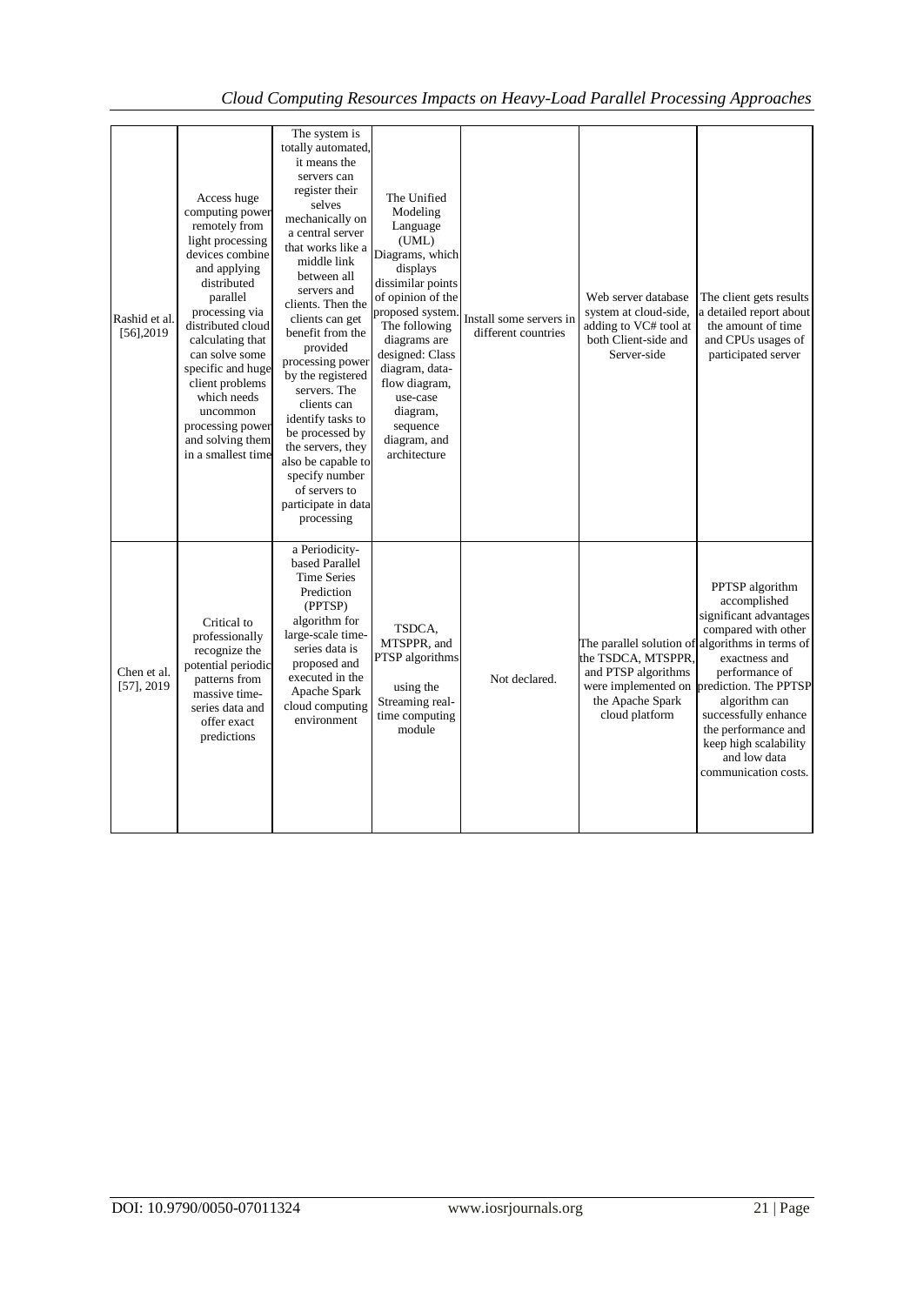| Tchendji et<br>al.[58], 2020 | There is no<br>parallel solutions<br>for dynamic<br>programming<br>technique | Proposed a<br>multi-level Direct<br>Acyclic Graph<br>(DAG) that<br>determines the<br>correct evaluation<br>order of sub-<br>problems in order<br>to avoid<br>redundancy due<br>to overlap | Describes new<br>efficient parallel<br>algorithms on<br><b>Coarse Grained</b><br>Multicomputer<br>model (CGM) to<br>solve the<br>problem | $48 \times 128$ GB of RAM<br>with thin nodes, and<br>12 named thick nodes<br><b>RAM</b> | The C programming<br>language is used, on<br>the operating system<br>CentOS Linux release<br>7.6.1810. The inter-<br>processor<br>communication is<br>implemented with the<br>MPI library(OpenMPI<br>version). The<br>algorithms<br>implemented on the<br>cluster dolphin of the<br><b>MATRICS</b> platform of<br>the University of<br>Picardie Jules Verne<br>using 60 computation<br>with $12 \times 512$ GB of nodes (48 nodes called<br>thin nodes) with $48 \times$<br>128GB of RAM, and<br>12 named thick nodes<br>with $12 \times 512$ GB of<br>RAM). Each node is<br>made of two Intel<br>Xeon Processor E5-<br>2680 V4 (35M Cache,<br>2.40 GHz), each of<br>them consists of 14<br>cores. All nodes are<br>interconnected with<br>630 Omni-Path links<br>providing 100Gbps<br>throughput. | The experimental<br>results show a good<br>agreement with<br>theoretical predictions.<br>The progressive<br>reduction of size of<br>the blocks allows<br>processors to stay<br>active as long as<br>possible. This<br>decreases their latency<br>time and then<br>minimizes the overall<br>communication time.<br>All this reduces the<br>overall execution time<br>of the second<br>algorithm |
|------------------------------|------------------------------------------------------------------------------|-------------------------------------------------------------------------------------------------------------------------------------------------------------------------------------------|------------------------------------------------------------------------------------------------------------------------------------------|-----------------------------------------------------------------------------------------|----------------------------------------------------------------------------------------------------------------------------------------------------------------------------------------------------------------------------------------------------------------------------------------------------------------------------------------------------------------------------------------------------------------------------------------------------------------------------------------------------------------------------------------------------------------------------------------------------------------------------------------------------------------------------------------------------------------------------------------------------------------------------------------------------|------------------------------------------------------------------------------------------------------------------------------------------------------------------------------------------------------------------------------------------------------------------------------------------------------------------------------------------------------------------------------------------------|
|------------------------------|------------------------------------------------------------------------------|-------------------------------------------------------------------------------------------------------------------------------------------------------------------------------------------|------------------------------------------------------------------------------------------------------------------------------------------|-----------------------------------------------------------------------------------------|----------------------------------------------------------------------------------------------------------------------------------------------------------------------------------------------------------------------------------------------------------------------------------------------------------------------------------------------------------------------------------------------------------------------------------------------------------------------------------------------------------------------------------------------------------------------------------------------------------------------------------------------------------------------------------------------------------------------------------------------------------------------------------------------------|------------------------------------------------------------------------------------------------------------------------------------------------------------------------------------------------------------------------------------------------------------------------------------------------------------------------------------------------------------------------------------------------|

#### **VII. Conclusion**

In this paper, a review of literatures on parallel processing in cloud environment is presented. As appeared after reviewing that each paper has specific approaches and various tools and measures are available for each approach. Some algorithms used for reducing time of request and others techniques used to improve speed and performance of data. We have systematically analyzed about thirteen previous works on Parallel Processing in cloud computing. And as it can be seen from our view that the implementation of Chen et al. [16] for reducing the length of the schedule of an application by proposing an active algorithm to pleasing the budget constraints offered low time and efficiencies in task scheduling. And another high result got by Ramanthan and Latha [23] which performance model had been used for calculating job completion time. The execution time of five common MapReduce benchmark applications was predicating and calculating by the regression based performance model. The process was over their environment which is private cloud with better resource utilization which depicts 99% of accuracy result. Another previous work Kannadasan et al. [24] found that Hadoop offered more user friendliness and in comparisons with the other techniques it's easier. In the mechanism of online storage, many things can be improved with more advancement like allowing better handling and the time of transferring data of computation and analyzing purpose. Allowing better handling and faster transfer time of the data for computation and analyzing purpose can be improved with more advancement done is the online storage mechanism. Besides the previous result, from our view we found that Zryan et al. [26] proposed a novel system related to remote code-breaking parallel processing approach via cloud computation implementation. The system of [26] provides unlimited number of participants at client- and server-side which provides high processing power to solve complex problem containing heavy loads.

#### **References**

- [1] J. Lim, T. Suh, J. Gil, and H. Yu, "Scalable and leaderless Byzantine consensus in cloud computing environments," *Information Systems Frontiers*, vol. 16, no. 1, pp. 19–34, 2014.
- [2] H. Choi, J. Lim, H. Yu, and E. Lee, "Task classification based energy-aware consolidation in clouds," *Scientific programming*, vol. 2016, 2016.
- [3] S. R. Zeebaree, R. R. Zebari, and K. Jacksi, "Performance analysis of IIS10.0 and Apache2 Cluster-based Web Servers under SYN DDoS Attack," *TEST Engineering & Management*, vol. 83, no. March-April 2020, pp. 5854–5863, 2020.
- [4] S. R. Zeebaree, R. R. Zebari, K. Jacksi, and D. A. Hasan, "Security Approaches For Integrated Enterprise Systems Performance: A Review," *INTERNATIONAL JOURNAL OF SCIENTIFIC & TECHNOLOGY RESEARCH*, vol. 8, no. 12, Dec. 2019.
- [5] S. R. M. Zeebaree, H. M. Shukur, L. M. Haji, R. R. Zebari, K. Jacksi, and S. M.Abas, "Characteristics and Analysis of Hadoop Distributed Systems," *Technology Reports of Kansai University*, vol. 62, no. 4, pp. 1555–1564, Apr. 2020.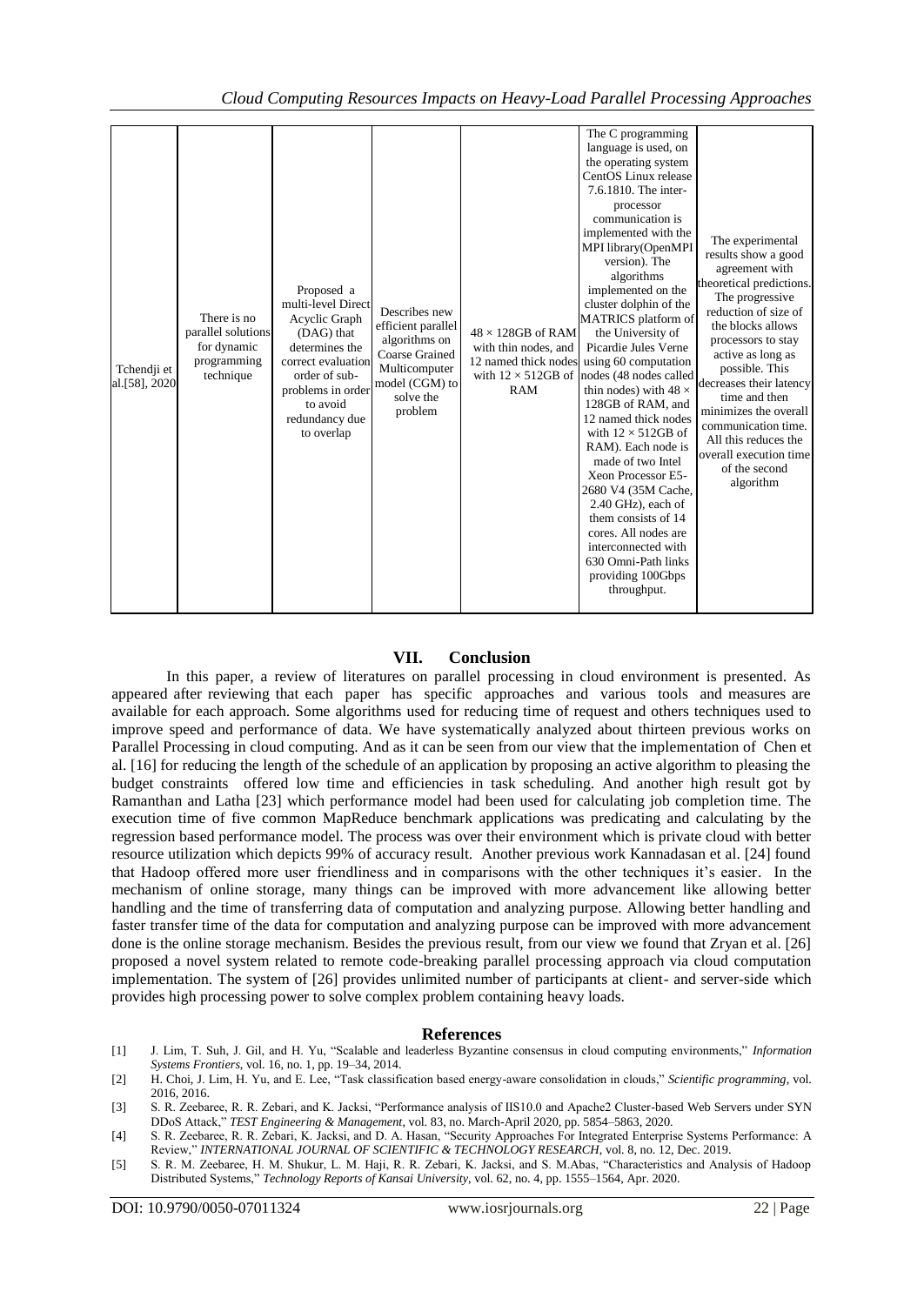- [6] H. H. Song, "Testing and Evaluation System for Cloud Computing Information Security Products," *Procedia Computer Science*, vol. 166, pp. 84–87, 2020.
- [7] S. R. Zeebaree, K. Jacksi, and R. R. Zebari, "Impact analysis of SYN flood DDoS attack on HAProxy and NLB cluster-based web servers," *Indonesian Journal of Electrical Engineering and Computer Science*, vol. 19, no. 1, pp. 510–517, 2020.
- [8] Ahmed, Omar M., and Amira B. Sallow. "Android security: a review." Academic Journal of Nawroz University 6, no. 3 (2017): 135-140.
- [9] National Academies of Sciences and Medicine, *Assessing and responding to the growth of computer science undergraduate enrollments*. National Academies Press, 2018.
- [10] S. R. M. Zeebaree *et al.*, "Multicomputer Multicore System Influence on Maximum Multi-Processes Execution Time," *TEST Engineering & Management*, vol. 83, no. May-June 2020, pp. 14921–14931, 24May 2020.
- [11] R. Zebari, S. Zeebaree, K. Jacksi, and H. Shukur, "E-Business Requirements for Flexibility and Implementation Enterprise System: A Review," *International Journal of Scientific & Technology Research*, vol. 8, pp. 655–660, Nov. 2019.
- [12] F. Magoules, J. Pan, and F. Teng, *Cloud computing: Data-intensive computing and scheduling*. CRC press, 2012.
- [13] R. R. Zebari, S. R. Zeebaree, and K. Jacksi, "Impact Analysis of HTTP and SYN Flood DDoS Attacks on Apache 2 and IIS 10.0 Web Servers," in *2018 International Conference on Advanced Science and Engineering (ICOASE)*, 2018, pp. 156–161.
- [14] R. Zebari, A. Abdulazeez, D. Zeebaree, D. Zebari, and J. Saeed, "A Comprehensive Review of Dimensionality Reduction Techniques for Feature Selection and Feature Extraction," *Journal of Applied Science and Technology Trends*, vol. 1, no. 2, pp. 56– 70, May 2020, doi: 10.38094/jastt1224.
- [15] B. R. Ibrahim, S. R. Zeebaree, and B. K. Hussan, "Performance Measurement for Distributed Systems using 2TA and 3TA based on OPNET Principles," *Science Journal of University of Zakho*, vol. 7, no. 2, pp. 65–69, 2019.
- [16] S. R. Zeebaree and H. Rajab, "Design and Implement a Proposed Multi-Sources to Multi-Destinations Broadcasting Video-Signals," in *2019 4th Scientific International Conference Najaf (SICN)*, 2019, pp. 103–108.
- [17] S. R. M. Zeebaree, K. H. Sharif, and R. M. M. Amin, "Application Layer Distributed Denial of Service Attacks Defense Technique: A Reiview," *Academic Journal of Nawroz University (AJNU)*, vol. 7, no. 4, pp. 113–117, 2018.
- [18] A. K. Ibrahim, M. H. Abdulwahab, M. B. Abdulrazzaq, and M. R. Mahmood, "A Tree Method for Managing Documents in Mongodb," 2020.
- [19] S. Q. Sabri, A. M. Ahmad, and M. B. Abdulrazaq, "Design and Implementation of Student and Alumni Web Portal," *Science Journal of University of Zakho*, vol. 5, no. 3, pp. 272–277, 2017.
- [20] H. I. Dino and M. B. Abdulrazzaq, "Facial Expression Classification Based on SVM, KNN and MLP Classifiers," in *2019 International Conference on Advanced Science and Engineering (ICOASE)*, 2019, pp. 70–75.
- [21] M. Gong, L. Pan, T. Song, and G. Zhang, *Bio-inspired Computing–Theories and Applications: 11th International Conference, BIC-TA 2016, Xi'an, China, October 28-30, 2016, Revised Selected Papers*, vol. 681. Springer, 2017.
- [22] O. H. Jader, S. R. Zeebaree, and R. R. Zebari, "A State Of Art Survey For Web Server Performance Measurement And Load Balancing Mechanisms," *INTERNATIONAL JOURNAL OF SCIENTIFIC & TECHNOLOGY RESEARCH*, vol. 8, no. 12, pp. 535– 543, Dec. 2019.
- [23] Ahmed, Omar M., and Wafaa M. Abduallah. "A Review on Recent Steganography Techniques in Cloud Computing." Academic Journal of Nawroz University 6, no. 3 (2017): 106-111.
- [24] B. Parhami, *Introduction to parallel processing: algorithms and architectures*. Springer Science & Business Media, 2006.
- [25] O. Alzakholi, L. Haji, H. Shukur, R. Zebari, S. Abas, and M. Sadeeq, "Comparison Among Cloud Technologies and Cloud Performance," *Journal of Applied Science and Technology Trends*, vol. 1, no. 2, pp. 40–47, Apr. 2020, doi: 10.38094/jastt1219.
- [26] R. Arora, A. Parashar, and C. C. I. Transforming, "Secure user data in cloud computing using encryption algorithms," *International journal of engineering research and applications*, vol. 3, no. 4, pp. 1922–1926, 2013.
- [27] A.-Z. S. R. Zeebaree, A. Z. Adel, K. Jacksi, and A. Selamat, "Designing an ontology of E-learning system for duhok polytechnic university using protégé OWL tool," *J. Adv. Res. Dyn. Control Syst., vol*, vol. 11, pp. 24–37.
- [28] L. M. Haji, S. R. Zeebaree, K. Jacksi, and D. Q. Zeebaree, "A State of Art Survey for OS Performance Improvement," *Science Journal of University of Zakho*, vol. 6, no. 3, pp. 118–123, 2018.
- [29] C. W. Hung, "Cloud computing," in *Cloud Computing-Technology and Practices*, IntechOpen, 2018.
- [30] A. AL-Zebari, S. R. Zeebaree, K. Jacksi, and A. Selamat, "ELMS–DPU Ontology Visualization with Protégé VOWL and Web VOWL," *Journal of Advanced Research in Dynamic and Control Systems*, vol. 11, pp. 478–85, 2019.
- [31] Z. N. Rashid, S. R. Zebari, K. H. Sharif, and K. Jacksi, "Distributed Cloud Computing and Distributed Parallel Computing: A Review," in *2018 International Conference on Advanced Science and Engineering (ICOASE)*, 2018, pp. 167–172.
- [32] D. A. Zebari, H. Haron, S. R. Zeebaree, and D. Q. Zeebaree, "Enhance the Mammogram Images for Both Segmentation and Feature Extraction Using Wavelet Transform," in *2019 International Conference on Advanced Science and Engineering (ICOASE)*, 2019, pp. 100–105.
- [33] D. A. Zebari, H. Haron, S. R. Zeebaree, and D. Q. Zeebaree, "Multi-Level of DNA Encryption Technique Based on DNA Arithmetic and Biological Operations," in *2018 International Conference on Advanced Science and Engineering (ICOASE)*, 2018, pp. 312–317.
- [34] Z. N. Rashid, K. H. Sharif, and S. Zeebaree, "Client/Servers Clustering Effects on CPU Execution-Time, CPU Usage and CPU Idle Depending on Activities of Parallel-Processing-Technique Operations "," *INTERNATIONAL JOURNAL OF SCIENTIFIC & TECHNOLOGY RESEARCH*, vol. 7, no. 8, pp. 106–111, 2018.
- [35] K. Jacksi, S. Zeebaree, and N. Dimililer, "Design and Implementation of LOD Explorer: A LOD Exploration and Visualization Model," *Journal of Applied Science and Technology Trends*, vol. 1, no. 2, pp. 31–39, 2020.
- [36] N. O. Y. Subhi R. M. Zebari, "Effects of Parallel Processing Implementation on Balanced Load-Division Depending on Distributed Memory Systems," *J. of university of Anbar for pure science*, vol. 5, no. 3, 2011.
- [37] A. M. Abdulazeez and S. R. Zeebaree, "Design and Implementation of Electronic Learning System for Duhok Polytechnic University," *Academic Journal of Nawroz University*, vol. 7, no. 3, pp. 249–258, 2018.
- [38] A. M. Abdulazeez, S. R. Zeebaree, and M. A. Sadeeq, "Design and Implementation of Electronic Student Affairs System," *Academic Journal of Nawroz University*, vol. 7, no. 3, pp. 66–73, 2018.
- [39] D. C. Marinescu, *Cloud computing: theory and practice*. Morgan Kaufmann, 2017.
- [40] M. R. Mahmood and A. M. Abdulazeez, "Different Model for Hand Gesture Recognition with a Novel Line Feature Extraction," in *2019 International Conference on Advanced Science and Engineering (ICOASE)*, 2019, pp. 52–57.
- [41] D. Rountree and I. Castrillo, *The basics of cloud computing: Understanding the fundamentals of cloud computing in theory and practice*. Newnes, 2013.